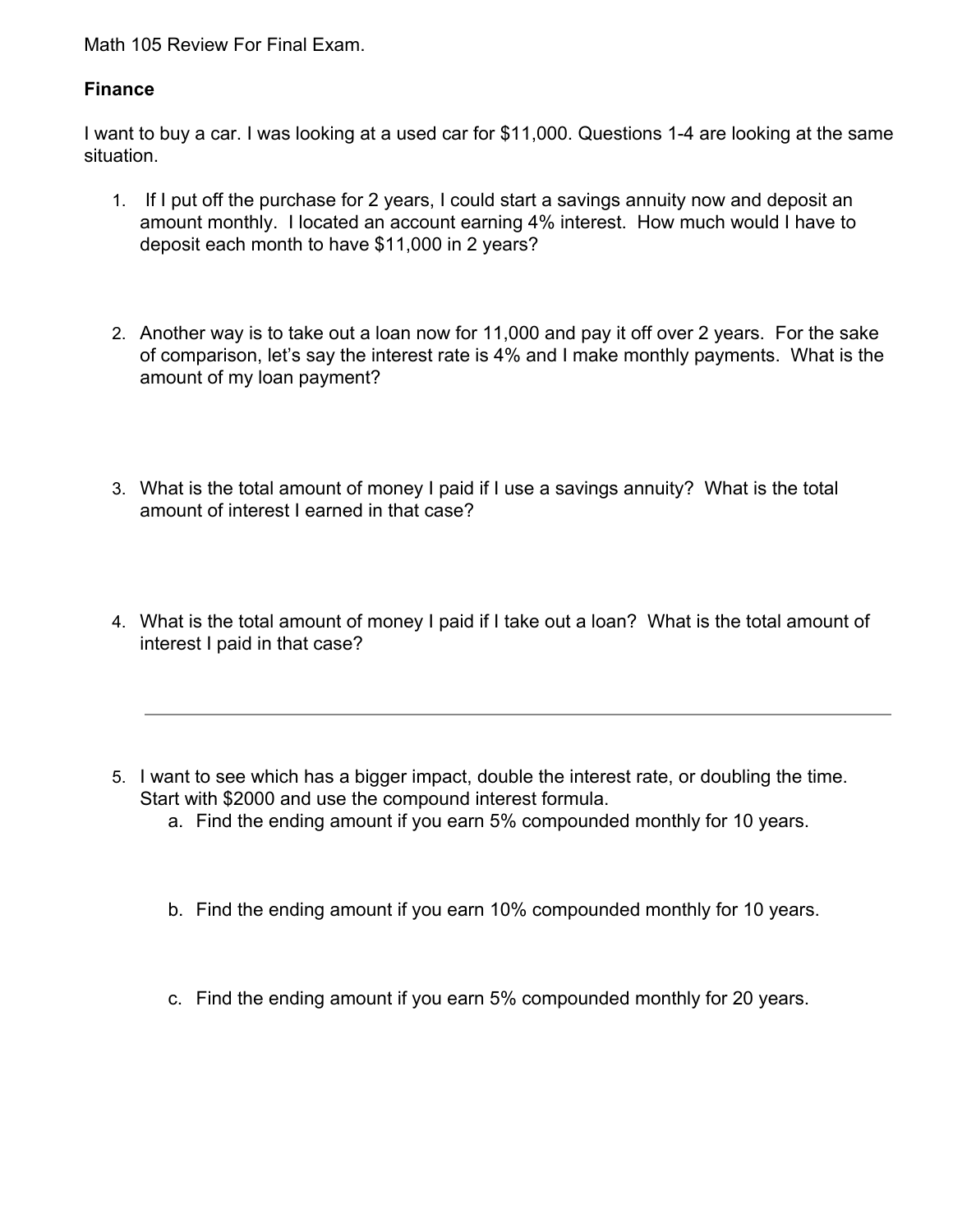6. A student told me that if you save \$100 each month from age 18 - 28 and then stop making deposits (but let the money keep earning interest until retirement), you will have more money than if you start saving \$100 a month at age 28 and continue making deposits until retirement. This sounds crazy! I decided to test this claim with some numbers. Read through my results. For the starred values, use a formula to check my math.

# **Earlybird Saver**

At age 18 you start saving \$100 per month for 10 years. How much will you have at age 28?

| 4%              | 5%          | 10%         |
|-----------------|-------------|-------------|
| ∫ \$14,724.98** | \$15,528.23 | \$20,484.50 |

At that point you stop making regular deposits but leave the money in the account for 31.5 years (until you turn 59.5). Interest is still compounded monthly. Start with the amount above.

| 4%                        | 5%            | 10%          |
|---------------------------|---------------|--------------|
| $\frac{1}{2}$ \$51,803.10 | \$74,767.81** | \$471,828.69 |

## **Late Bloomer**

Another person doesn't do anything until age 28. At that point they start an annuity and make \$100 deposits for the next 31.5 years. Will they catch up with the person who started younger?

| 4%          | 5%          | 10%            |
|-------------|-------------|----------------|
| \$75,541.27 | \$91,559,05 | \$264,401.39** |

a. Confirm the starred numbers using the annuity and compound interest formulas. Show your work below.

b. It turns out that this claim was true only in one of the three cases I tested. What is the determining factor in whether the early bird investor ends up with more money at the end?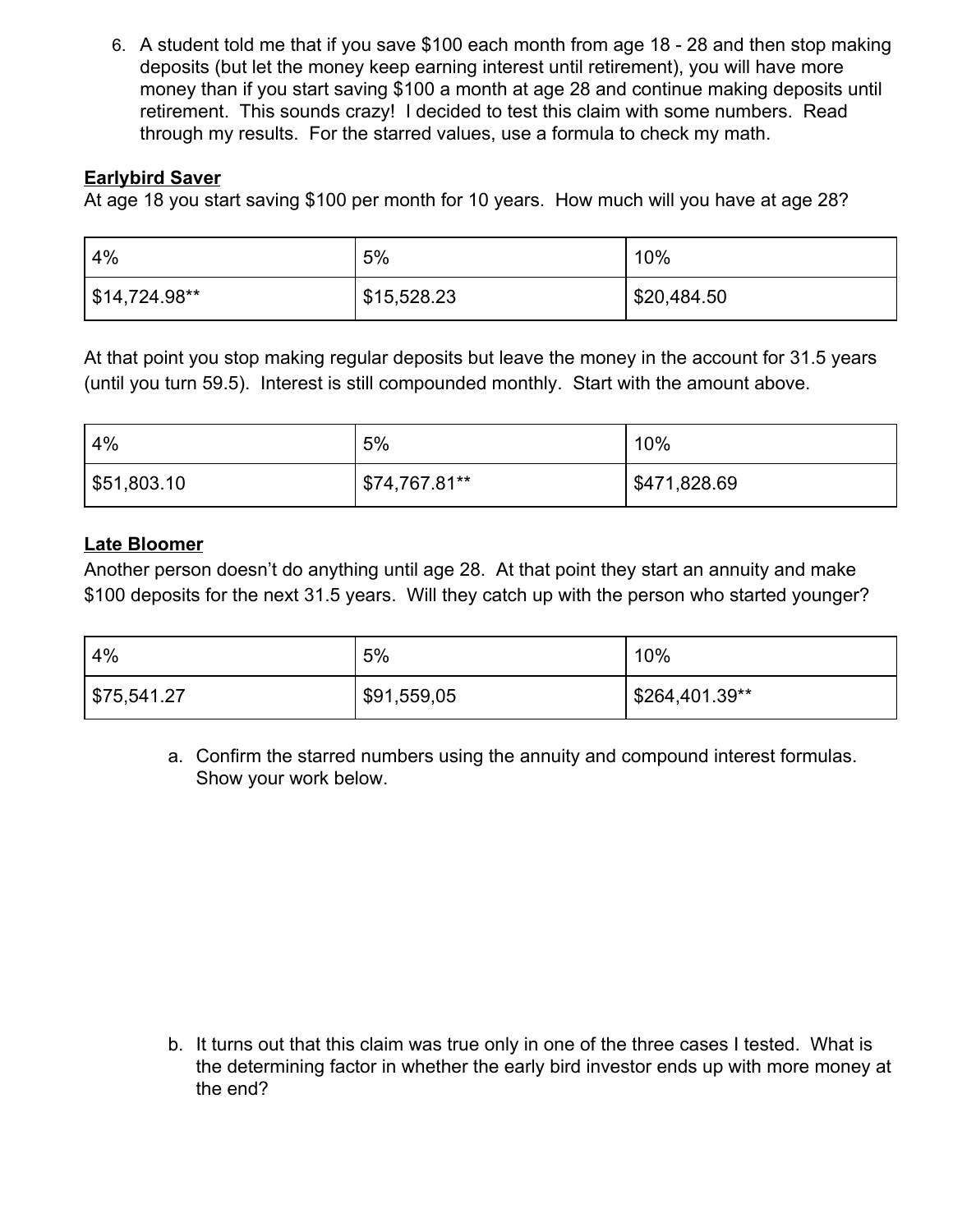# **Problem Solving**

7. I read an article that advised you should only spend about 30% of your income on rent. If you spend \$850 a month on rent, what should your total income be?



8. If I move to a new place that costs \$1000 a month, by what percent did my rent increase?

9. Elise was living in a place that costs \$1000 a month, but moved to a place costing \$850/month. What percent did Elise's rent decrease?

- 10. I'm estimating the siding cost for a wall that is 48 feet long and 16 feet high. The siding I like best is a little pricey. A package covers 40 square feet. Each package costs \$198.
	- a. What is the cost per square foot of the siding?
	- b. How much will I spend to cover the whole wall?
	- c. If I use more affordable siding that costs \$1.09/square foot, how much will the job cost?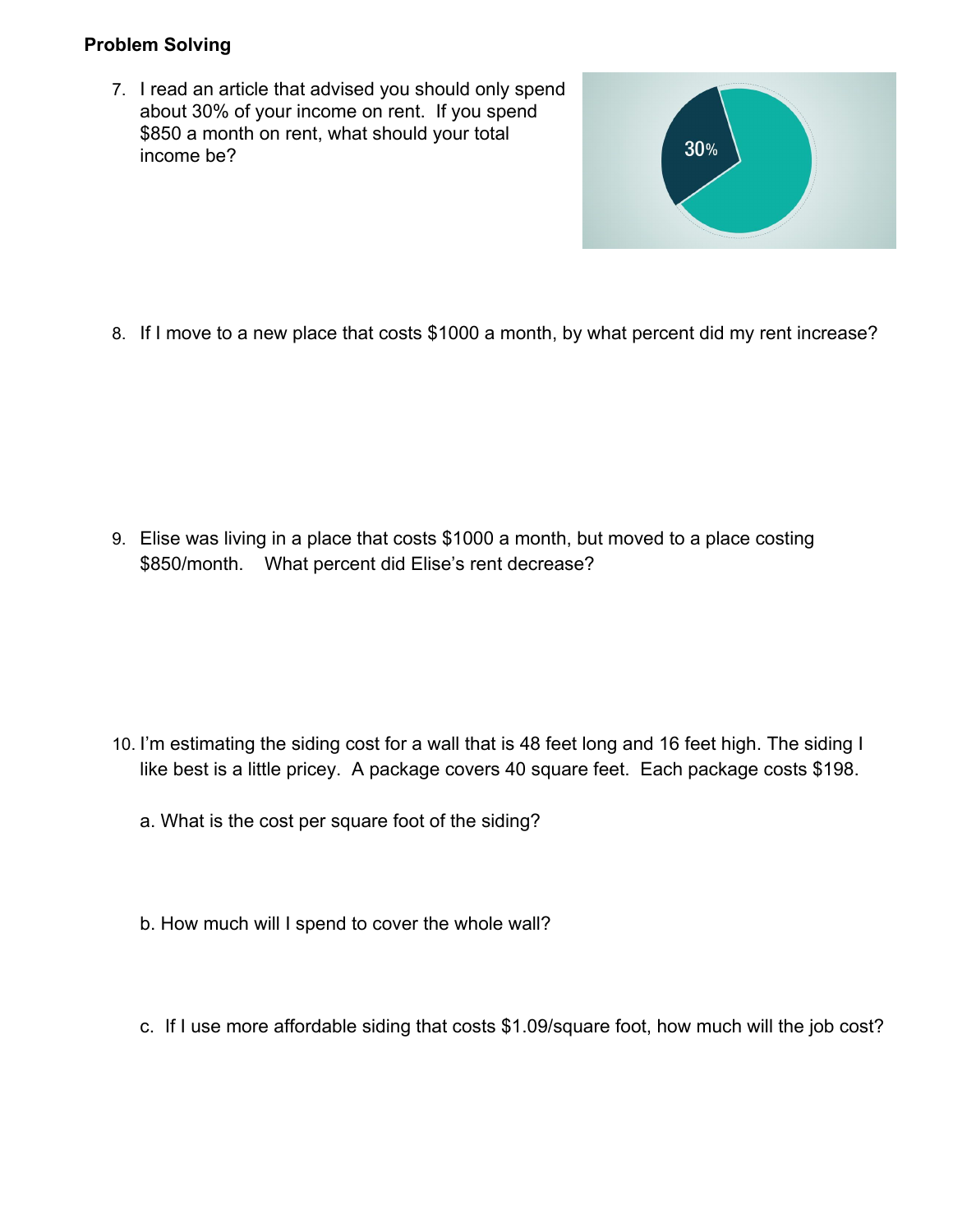#### **Describing Data**

The 80-20 rule comes from the work of an Italian economist, Vilfredo Pareto. Pareto observed that while any event has many factors which cause it, only a few factors make the greatest impact on the outcome. Roughly 80% of the effects or outputs come from 20% of the causes or inputs. "Stated simply, a few things are responsible for the majority of results in a given situation, system, or organization."<sup>1</sup>

11. A hospital analyzed 430 medication errors and classified them by cause. Is this a bar graph or a histogram?



12. The Pareto Principle allows us to focus on the "vital few" rather than the "trivial many". If we could eliminate the top 4 causes of error, what percent of all medication errors would be eliminated? Use the frequencies in the bar graph to answer this question.

<sup>1</sup> <https://www.boxtheorygold.com/blog/bid/27984/the-80-20-rule-is-a-system-thinker-s-tool>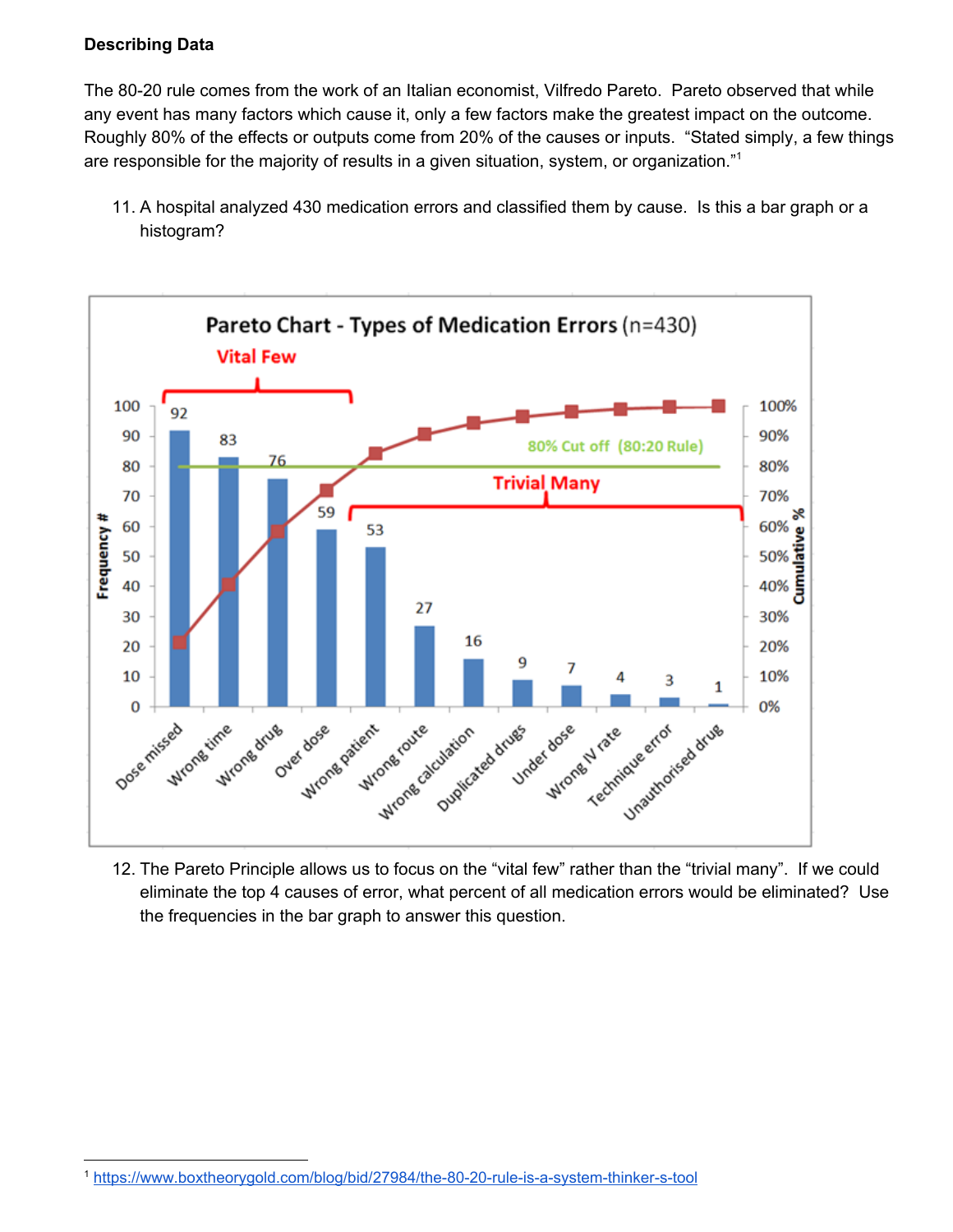The graphs below<sup>2</sup> show the number of days (in January) at different temperatures (°C) in two different cities.



- 13. Are these graphs bar graphs or histograms?
- 14. Which city has a higher median, or center, of the data?
- 15. Which city has more consistent temperatures?
- 16. Which city has a bigger standard deviation of temperatures?
- 17. The Portland graph has a bar that is 12 units high. What is the meaning of this bar? Write a sentence.
- 18.
- 19. What is the range of temperatures for Portland? What is the range of temperatures for Minneapolis?

For the 31 days in January, the Portland temperatures were as follows. The values are sorted.

1, 1, 2, 2, 2, 3, 3, 3, 4, 4, 4, 4, 5, 5, 5, 5, 5, 5, 6, 6, 7, 7, 7, 7, 8, 8, 9, 10, 10, 11, 12

- 20. What is the mean?
- 21. What is the median?
- 22. What is the mode?

<sup>2</sup>[https://www.khanacademy.org/math/ap-statistics/quantitative-data-ap/describing-comparing-distributions/v/comparing](https://www.khanacademy.org/math/ap-statistics/quantitative-data-ap/describing-comparing-distributions/v/comparing-distributions) [-distributions](https://www.khanacademy.org/math/ap-statistics/quantitative-data-ap/describing-comparing-distributions/v/comparing-distributions)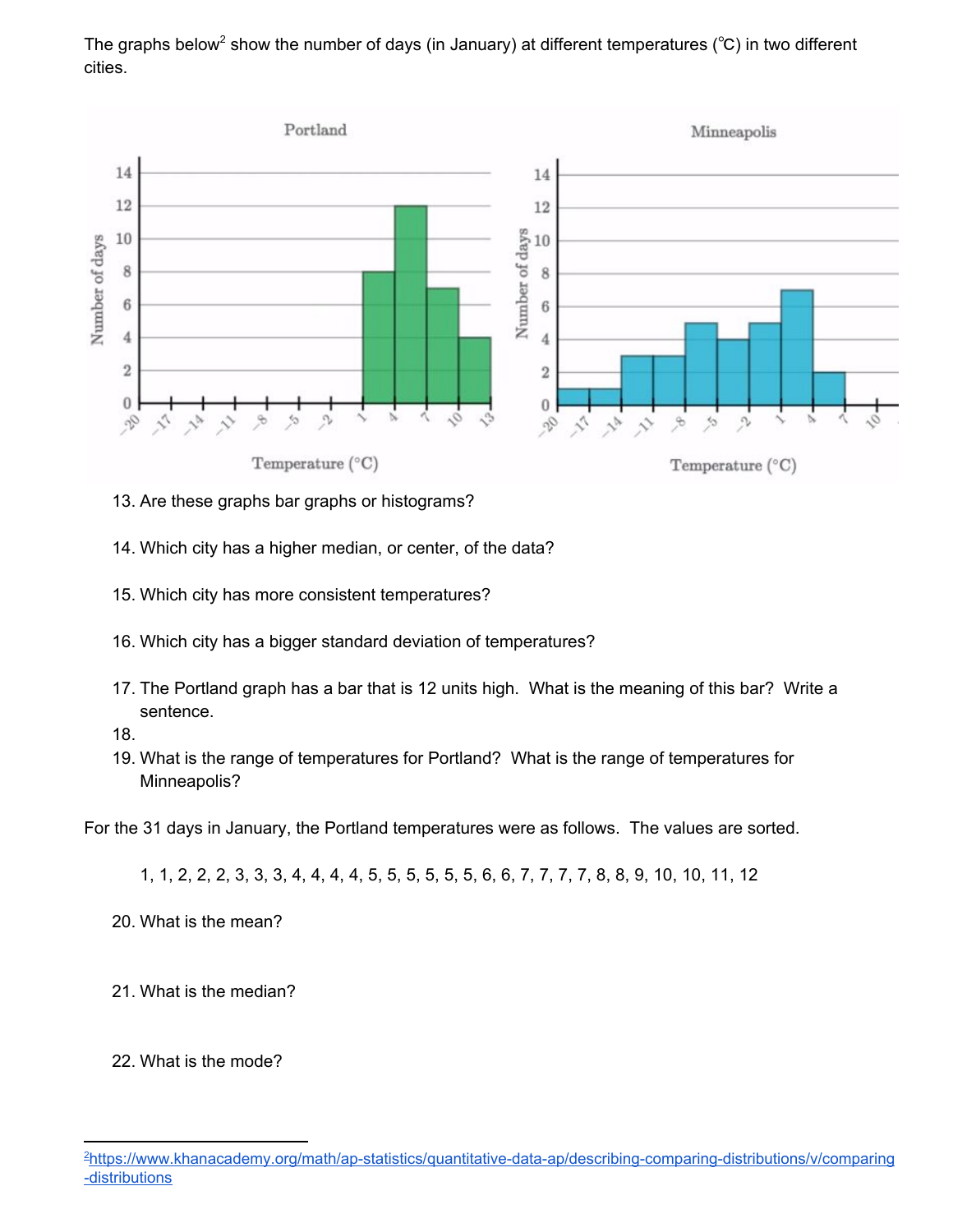#### **Probability**

- 23. You apply for a job. You have a 25% chance of being invited to interview. If there are 5 candidates being interviewed, what is your probability of being asked to interview, and then of getting the job?
- 24. The probability that a person is left handed is 10%. If you randomly select two people, what is the probability that both of them are left handed?

The data below are from my statistics students. I asked them questions about how much they exercise, and whether they are feeling mostly stressed, or mostly not stressed.

|                     | Hours of Exercise (per week) |         |      |              |
|---------------------|------------------------------|---------|------|--------------|
|                     | $0 - 2$                      | $3 - 5$ | $6+$ | <b>Total</b> |
| <b>Stressed</b>     | 16                           | 18      | 5    | 39           |
| <b>Not Stressed</b> | 19                           | 36      | 35   | 90           |
| <b>Total</b>        | 35                           | 54      | 40   | 129          |

Write each probability as an unsimplified fraction, and then as a decimal rounded to the nearest hundredth.

- 25. What is the probability that a person is stressed?
- 26. What is the probability of being stressed given that you exercised 6 or more hours per week?
- 27. What is the probability that you exercised 6 or more hours per week given that you are stressed?
- 28. Name two events that are mutually exclusive in this example.
- 29. Name two events that are complementary in this example.